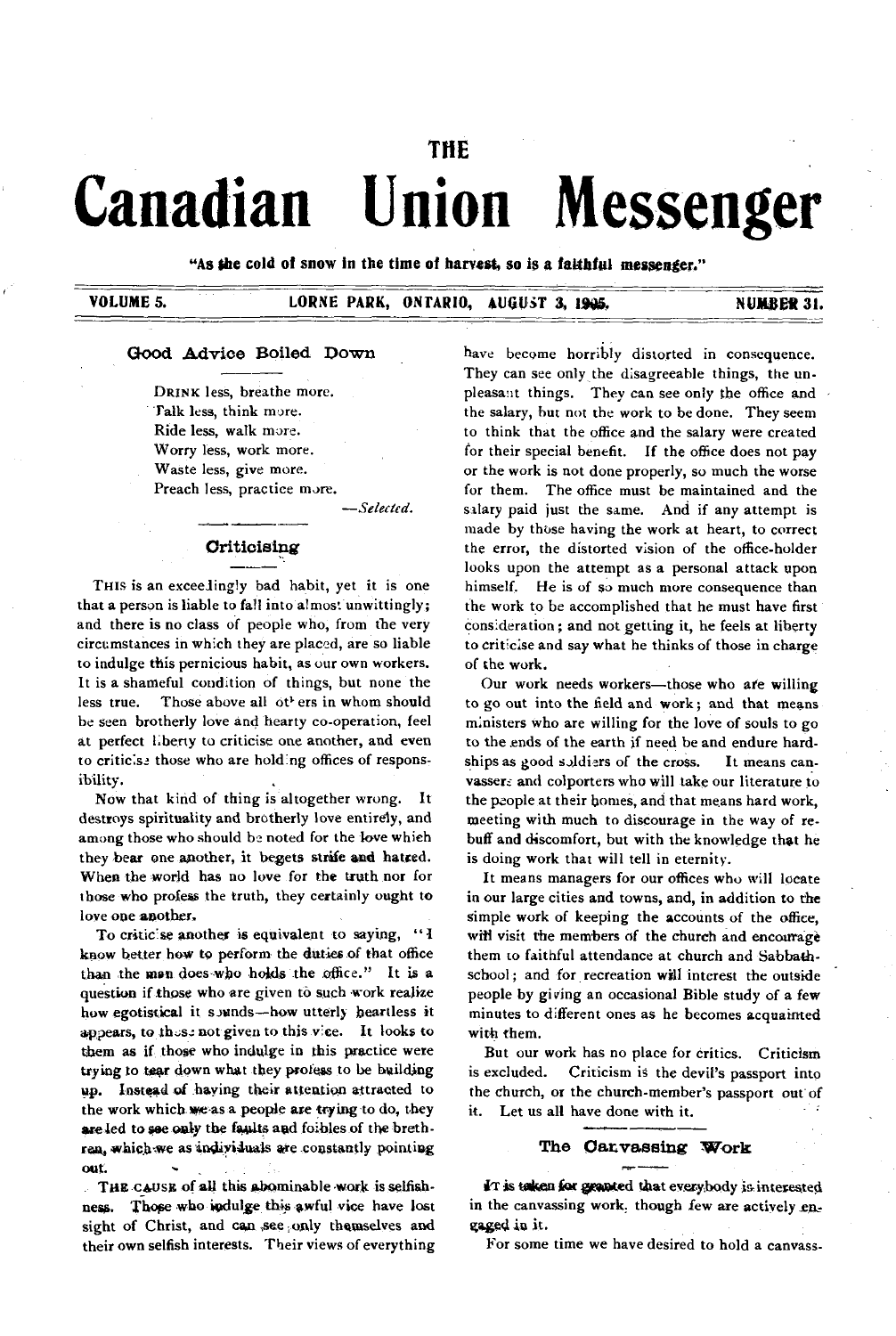ers' institute, but for divers reasons it has not been done. We are soon to assemble in our annual gatherings of the local conferences, and the canvassers will probably all be present at these meetings.

It would seem to me that we should improve this opportunity, and give special attention to this important line of work during these annual sessions.

We hope to have a meeting each day in the interests of the canvassing work, and thus strengthen and encourage this department. The canvassing work is at a low ebb; there are few in the field where there should be many.

W hile the Testimonies encourage young men who are preparing for the ministry to get an experience in the canvassing work, they also show that mistakes have been made by encouraging some to leave he canvassing work and go into the ministry. Notice the following:-

" There are some who are adapted to the work of the colporter, and who can accomplish more in this line than by preaching. If the Spirit of Christ dwells in their hearts, they will find opportunity to present his word to others, and to direct minds to the special truths for this time. Men suited to this work undertake it; but some injudicious minister flatters them that their gifts should be employed in preaching instead of in the work of the colporter. Thus they are influenced to get a license to preach; and, the very ones who might have been trained to make good missionaries to visit families at their homes, to talk and pray with them, are turned away from a work for which they are fitted, to make poor ministers, and the field where so much labor is needed, and where so much good might be accomplished, is neglected."--" Manuel for Canvassers," by Mrs. E. G. White.

I believe great care shou'd be taken not to discourage young men who are called to the ministry, and yet we can see by what has been written that good judgment should be exercised, lest the canvassing work be hindered.

The placing of our publications before the people is a very important work, and while we are not to prescribe the work of any individual contrary to his own convictions, yet we can give counsel and suggest plans and urge all to seek direction from God.

The canvassing work shou'd be encouraged, and I trust that all our canvassers will attend the annual session of the conference in which they are located, and assist in reviving and encouraging this department of our work.

Canvassers are urged in " Manuel for Canvassers," to read the sixth chapter of Isaiah, and take its lesson home to their hearts.

I am sure the conference committees will acquiesce

heartily in giving due time and study to this line of work during the conference sessions.

Should there be any canvassers who think they cannot attend, we should be pleased to know why. Come to the feast; come one, come all.

W. H. THURSION.

#### **Your Son and Daughter**

Gon himself directed the education of Israel. We look to that people and admire the system that God gave them by which to give their children the true education for life's duties. All admit that that education was the best the world has yet seen. It developed the best characters the world has known. It prepared the youth not only for the highest positions in this life, but looked toward the eternal life.

There is no phase of life that this education does not provide for. Look at some of the men whose characters were molded under its influences. Joseph was reared in the tent life of that time. His parents were shepherds, wandering from place to place. Near their tents were hundreds of cattle, sheep, and goats; and he learned the care of them. His father carefully instructed him. He was taught to love the Lord from his earliest youth. The law of chastity was written in his mind. Gentleness, fidelity, and truthfulness— the characteristics which he manifested in Egypt— were faithfully taught him by his father. This training was manifested when he was in the land of strangers. David is another who was educated in the schools of the prophets. It was the influence of this early training that gave a mold to his after-life.

In the system of education which God gave Israel the parents were to constantly recount the events of creation, rehearsing the events of each day of the creation week. In the morning the child could be taught that it was on the first day that light was made. "God said, Let there be light: and there was light." When the child was old enough to notice the blue expanse, his attention was called to the time when it was made. Thus day by day there was opportunity to teach the child the great works of the Lord. W hile this was going on the child was learning numbers. Then the promises of the Lord can be told to the child as they are found in Genesis and other books of the Bible.

At our schools these great truths are taught, and adapted to the capacity of the pupil. What earnest efforts the parents would make to give the youth such an opportunity if they realized its importance to their sons and daughters. Many of these youth are at the turning of the road.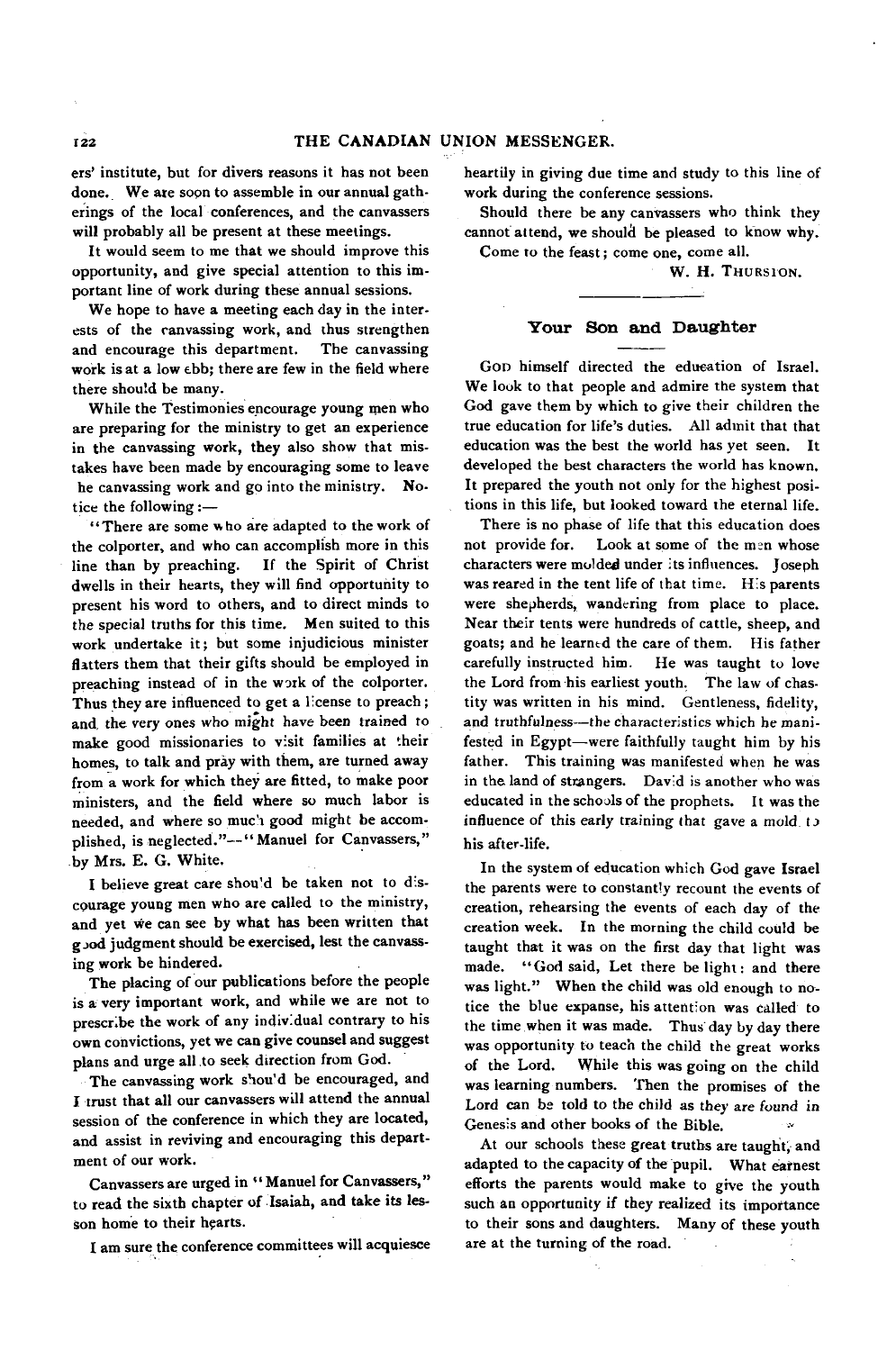' ' There are two ways for travelers, only two ways : One's a hill pathway of battle and praise;

The other leads downward; though flow'ry it seem, Its joy is a phantom, its love is a drenm, 'tis only a dream.

There are two guides for travelers, only two guides : One's the Good Shepherd, e'en through the death tides;

The other,— the serpent, beguiling with sin,

Whose beauty external hides poison within, death poison within.

Our children are about to enter one of these ways. Now' is the time to save them from the destruction that is awaiting the world. Those who have been, and are now, managing the Academy, do all they know how to meet the wants of these times.

A. O. BURRILL.

## FROM THE FIELD

## **Brantford, Ont.**

ON July 1st and 2nd Elder Miller visited our little company at Brantford; and we had a refreshing time. The Lord was indeed with us as we celebrated the ordinances. At the close two of our Sabbath-school pupils offered themselves for membership, and they, with an ither sister, were baptized on Sunday afternoon.

Our prayer meetings are full of interest, and we are cheered and encouraged to see the children's meetings also well attended. These meetings are held on Friday evening, and are led by the young people. A warm interest is manifested by them, and we hope to see some of them yet go out as workers in the Master's vineyard.

MRS. R. CORNISH.

#### **Notes**

We take this means of acknowledging the receipt of a pair of beautilul floor rugs sent to us by express. The donor gave us no clue to his identity so that we are unable to write to him personally.

At the present writing we are at the home of Miss Edith Pangburn, Selton, who was a student at the Lornedale Academy during the last two terms of the year. It is her intention to return to the school another year.

ren. ,.It..yvas a great pleasure to meet the friends of the truth at St. Thomas. We especially enjoyed the

hospitality of Brother and Sister Geo. F. Wilson, where we met our old friend John, a former student of nearly two years.

A young man who has recently come to the faith in St. Thomas intends to come to school at Lornedale Academy the coming year.

Miss Victoria Robinson is keepingthe books of the London Health Food Company of which her father is manager. We are in hopes to see her return to to school another year to finish the Nuise's Preparatory Course.

We are pleased to acknowledge the receipt of a case of Health Foods, sent to Lornedale Academy through the courtesy of the London Health Food Company. We trust that our brethren will take advantage of this Company's kind offer to supply them with "Life Chips" at \$1.50 per case.

The friends at Exeter are all of good courage. We were priviledged to spend a few days with them on our trip, and we enjoyed the visit very much. They have renewed their subscription for a club of *Signs,* and we took several subscriptions for the MESSENGER.

Miss Pansy Prouty who was a student at Lornedale Academy for a year, is staying at her home in Exeter at present. We were in hopes to have her return for another year, but she could hardly see her way clear to do so.

## **The General Conference Text Book Committee**

On the last day of the General Conference, the General Conference Committee appointed the members of the Department of Education, whose names were recently published in the *Review and Herald.* The members of this department at once organ'zed, and appointed various committees, among which was a committee on text books. The addresses of its members are given below, and they should be preserved by all interested in their work: $-$ 

#### TEXT BOOK COMMITTEE

Chairman, C. C. Lewis, College View, Neb.; Secretary, M. E . Kern, College View, Neb.; M. E. Cady, College Place, Wash.; B. E. Huffman, College View. Neb.; Miss Sarah E. Peck, Sanitarium, California; Miss Fannie M. Dickerson, 222 N. Capitol St., Washington, D. C .; Mrs. Sarah J. Hall, South Lancaster, Mass.; Mrs. N. H. Druillard, Madison, Tenn.; Mrs. Flora Williams, Industrial Academy, Battle Creek.